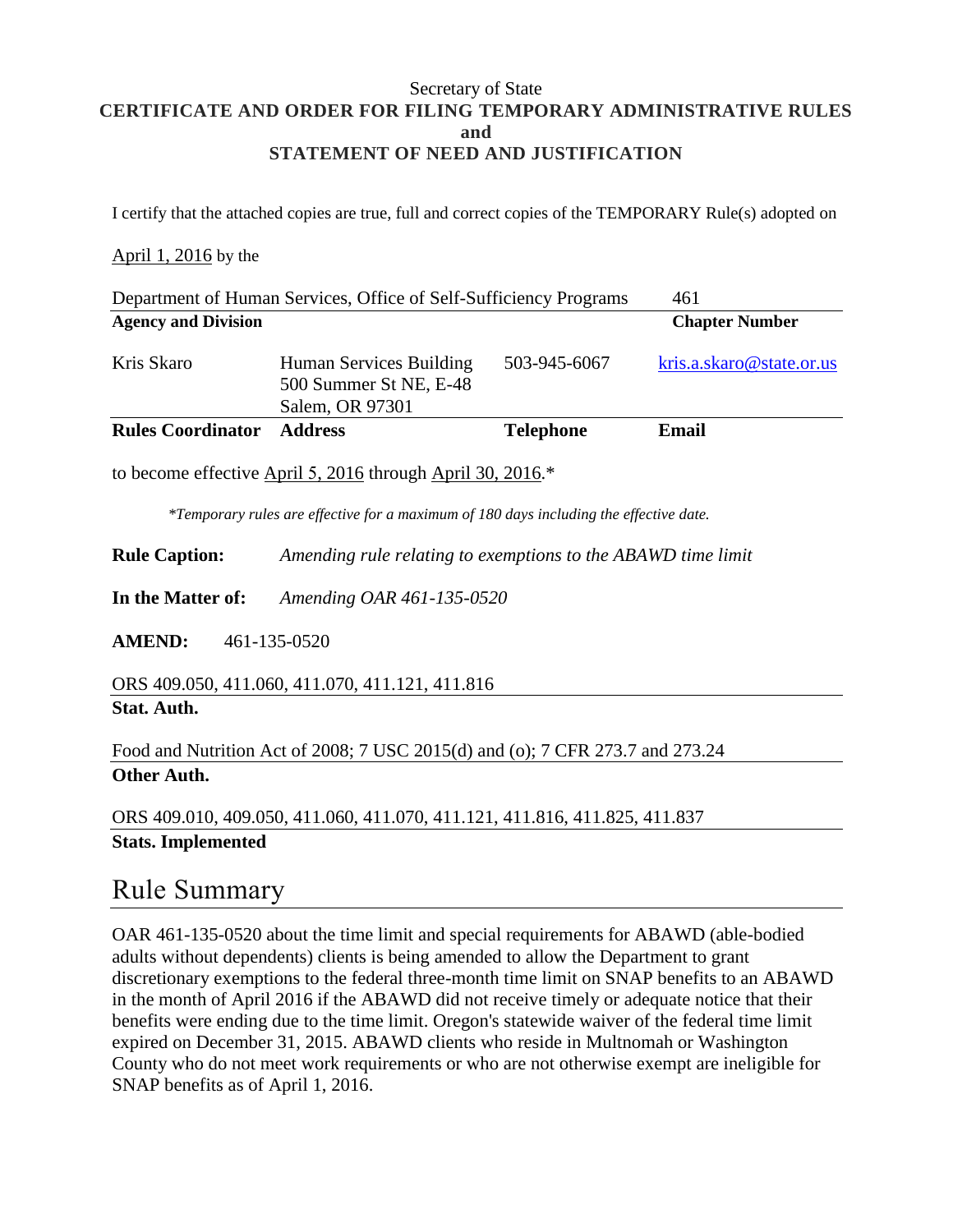## Need for the Rules

OAR 461-135-0520 needs to be amended because due to the large number of ABAWD clients (an estimated 6,000 individuals), local offices in impacted counties were unable to send timely and adequate closure notices to all households. Continuing to receive benefits beyond the three months, however, could result in an overpayment for clients. Therefore, the Department needs to adopt these temporary changes to allow the Department to grant Food and Nutrition Service (FNS) discretionary exemptions to the time limit to these clients for the month of April 2016.

# Documents Relied Upon

Guide to Serving ABAWD Subject to Time-limited Participation [http://www.fns.usda.gov/sites/default/files/Guide\\_to\\_Serving\\_ABAWDs\\_Subject\\_to\\_Time\\_Lim](http://www.fns.usda.gov/sites/default/files/Guide_to_Serving_ABAWDs_Subject_to_Time_Limit.pdf) [it.pdf](http://www.fns.usda.gov/sites/default/files/Guide_to_Serving_ABAWDs_Subject_to_Time_Limit.pdf)

# Justification of Temporary Rules

The Department finds that failure to act promptly by amending OAR 461-135-0520 will result in serious prejudice to the public interest, the Department, and ABAWD clients who did not receive adequate notice regarding the loss of their SNAP eligibility as of April 1, 2016. The Department needs to proceed by temporary rule because the public, the Department, and impacted clients will immediately benefit when the Department is able to grant FNS-approved discretionary exemptions under this rule to ABAWD clients who did not receive adequate notice. This will allow those clients to continue to receive benefits without incurring an overpayment.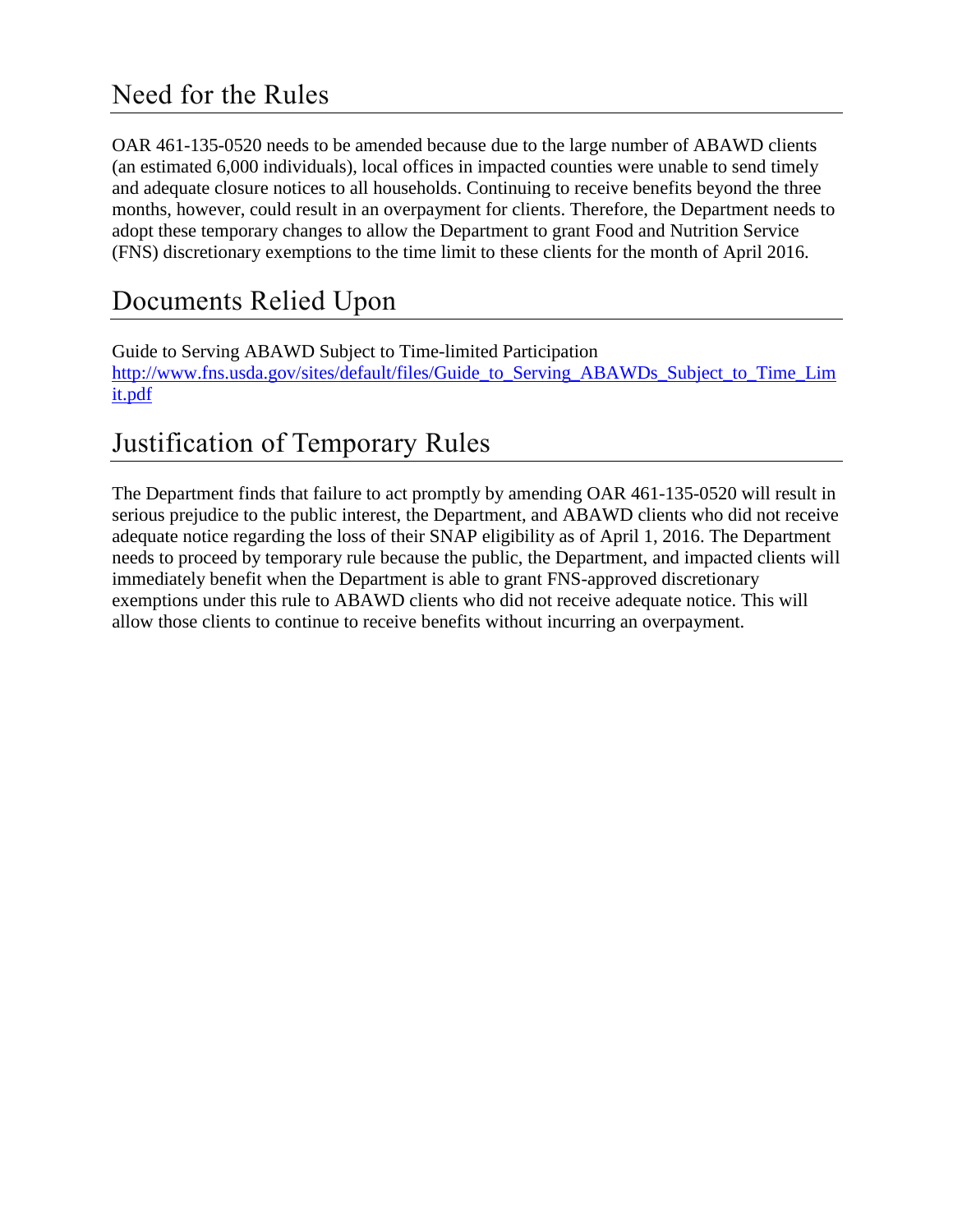461-135-0520 Eff. 4-1-16 Temp. Eff. 4-5-16 through 4-30-16 Time Limit and Special Requirements for ABAWD; SNAP

This rule establishes the time limit and special requirements for receipt of SNAP benefits for certain adults.

- (1) An able-bodied adult without dependents (ABAWD) means an individual 18 years of age or over, but under the age of 50, without dependents. For the purpose of this definition, "without dependents" means there is no *child* (see OAR 461-001-0000) under the age of 18 years in the filing group (see OAR 461-110-0310 and 461-110-0370).
- (2) Except as provided otherwise in this rule, an ABAWD who resides in Multnomah or Washington County is ineligible to receive food benefits as a member of any household after the individual received food benefits for three *countable months* (see section (3) of this rule) during January 1, 2016 to December 31, 2018.
- (3) "Countable months" means months within the 36-month period of January 1, 2016 to December 31, 2018 in which an individual as a member of any household receives SNAP benefits in Oregon or in any other state, unless at least one of the following applies:
	- (a) The individual resided for any part of the month in a county identified in a waiver approved by United States Department of Agriculture on the limitation on *eligibility* for SNAP benefits contained in section 6(o)(2) of the Food and Nutrition Act of 2008 (7 U.S.C. 2015(o)(2)). Under the waiver, the time limit in section (2) of this rule does not apply to residents of the following counties: Baker, Benton, Clackamas, Clatsop, Columbia, Coos, Crook, Curry, Deschutes, Douglas, Gilliam, Grant, Harney, Hood River, Jackson, Jefferson, Josephine, Klamath, Lake, Lane, Lincoln, Linn, Malheur, Marion, Marrow, Polk, Sherman, Tillamook, Umatilla, Union, Wallowa, Wasco, Wheeler, and Yamhill.
	- (b) Benefits were prorated for the month.
	- (c) The individual was *exempt* (see OAR 461-130-0305) for any part of the month under OAR 461-130-0310(3)(a)(A) to (J).
	- (d) The individual participated in one or more of the activities in paragraphs (A) to (D) of this subsection for 20 hours per week averaged monthly. For purposes of this rule, 20 hours per week averaged monthly means 80 hours per month. (Activities may be combined in one month to meet the 20 hours per week averaged monthly requirement.)
		- (A) Work for pay, in exchange for goods or services, or as a volunteer.
			- (i) Work in exchange for goods and services includes bartering and in-kind work.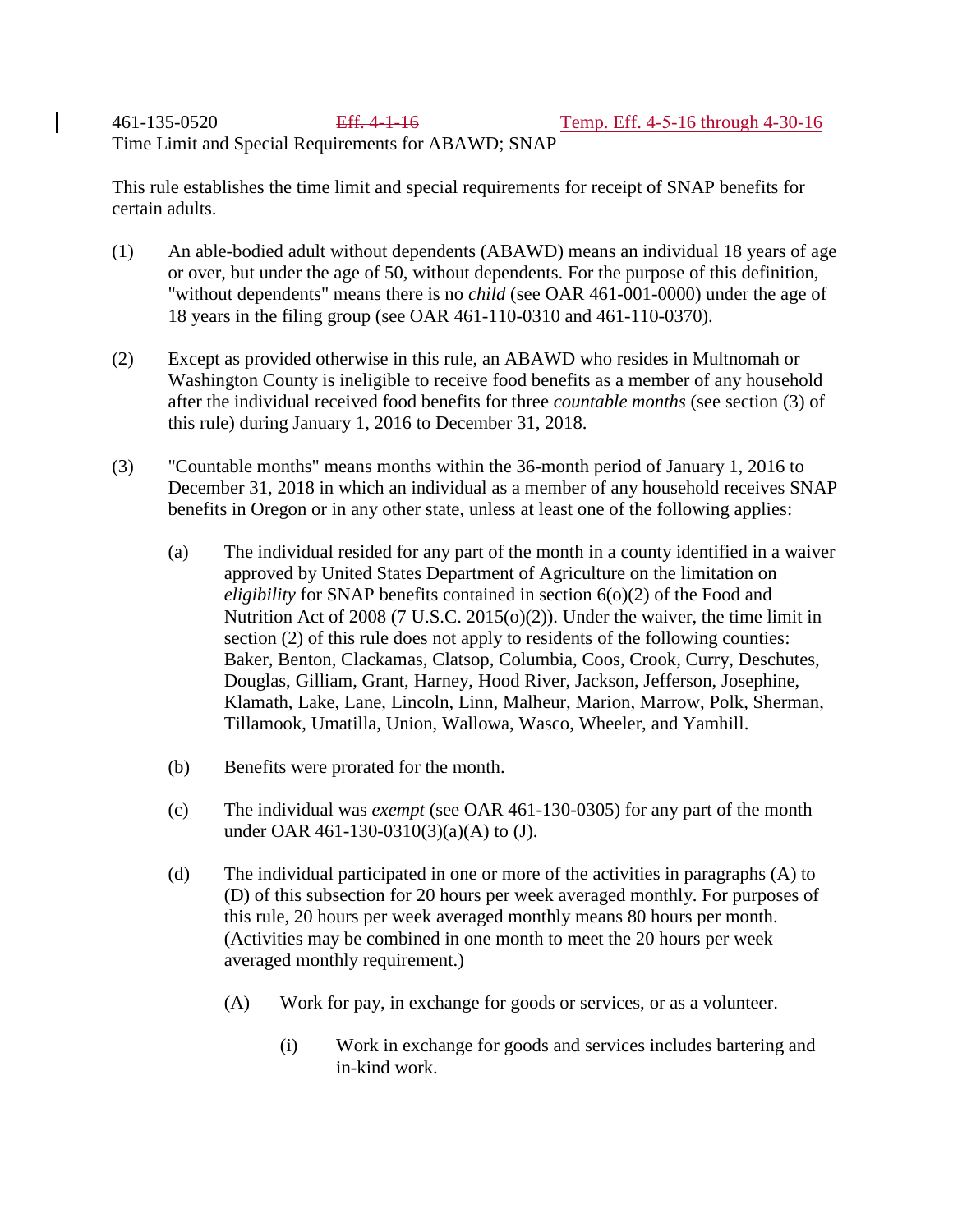- (ii) Voluntary work hours must be verified by the employer.
- (ii) For self-employed individuals, countable income after deducting the costs of producing income must average at least the federal minimum wage times 20 hours per week.
- (B) Participate in a program under the Workforce Investment Act of 1998, Pub. L. No. 105-220, 112 Stat. 936 (1998).
- (C) Participate in a program under section 236 of the Trade Act of 1974, Pub. L. 93-618, 88 Stat. 2023, (1975) (19 U.S.C. 2296).
- (D) Comply with the employment and training requirements described in OAR 461-001-0020, 461-130-0305, and 461-130-0315. Work search activities must be combined with other work-related activities to equal 20 hours per week and may not exceed 9 hours per week.
- (e) The individual complied with the Workfare requirements in OAR 461-190-0500.
- (4) An ABAWD must submit evidence to the Department on the issue of whether a month is countable within 90 days following the last day of the month in question.
- (5) An ABAWD who is ineligible under section (2) of this rule but otherwise eligible may regain *eligibility* if the requirements of subsections (a) or (b) of this section are met.
	- (a) The individual becomes *exempt* under OAR 461-130-0310(3)(a)(A) to (J). *Eligibility* regained under this subsection begins on the date the individual files a new application and continues as long as the individual is *exempt* and is otherwise eligible. If not eligible on the *filing date* (see OAR 461-115-0040), *eligibility* begins the date all other *eligibility* requirements are met.
	- (b) The individual, during a consecutive 30-day period during which the individual is ineligible, meets the requirements of subsection (3)(d) or (3)(e) of this rule.
		- (A) *Eligibility* regained under this subsection begins on the date the individual files a new application and continues as long as the individual meets the requirements of subsection  $(3)(d)$  or  $(3)(e)$  of this rule and is otherwise eligible. If not eligible on the *filing date*, *eligibility* begins the date all other *eligibility* requirements are met.
		- (B) There is no limit to how many times an individual may regain *eligibility* under this subsection during January 1, 2016 to December 31, 2018.
	- (c) See OAR 461-180-0010 to add an individual to an open SNAP case after the individual has regained *eligibility* under this section.